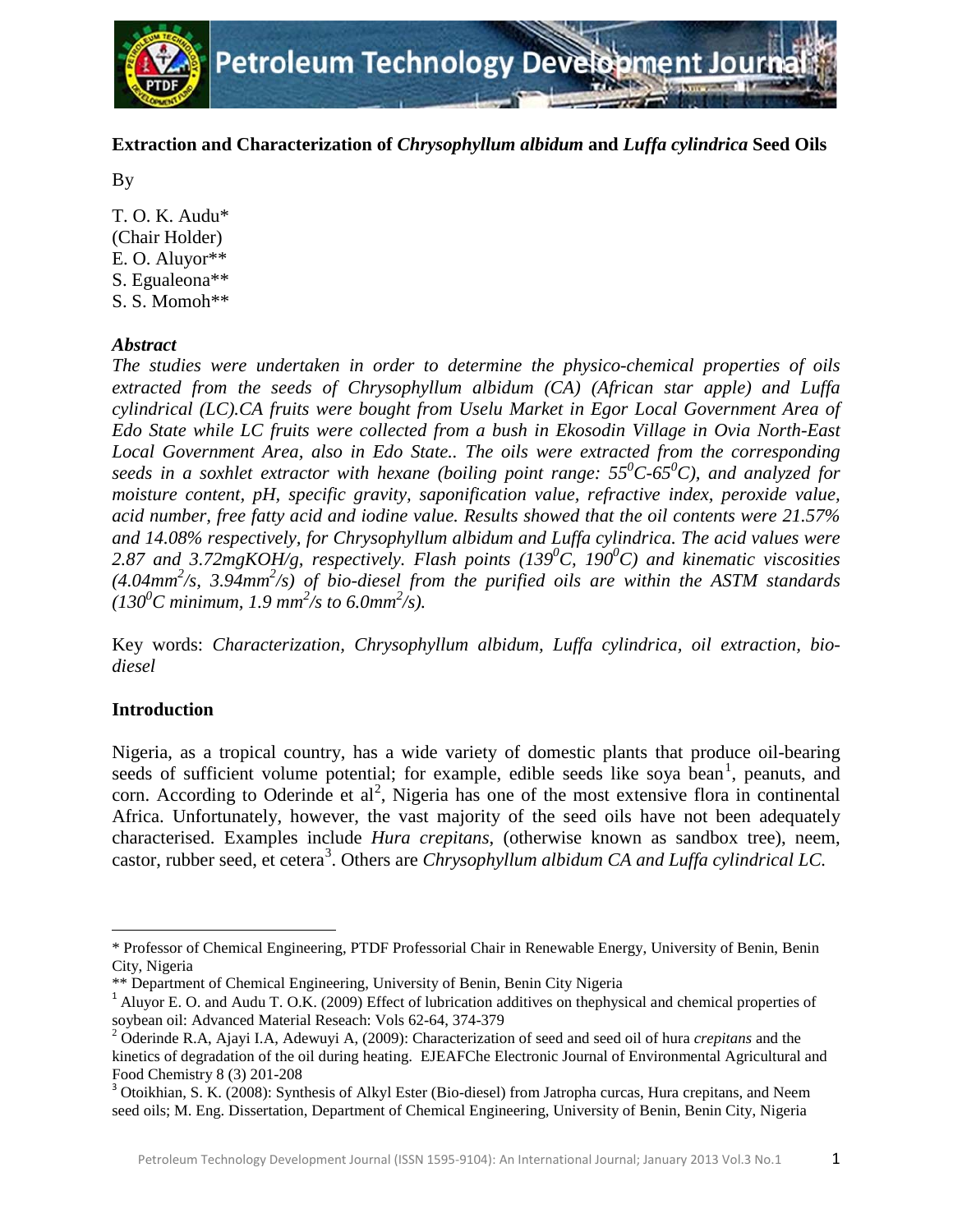Plants use photosynthesis to convert solar energy into chemical energy which is stored as proteins, oils, carbohydrates etc. Oils and fats are basically similar in composition. They are substances used by plants and animals mainly as an energy store. Some of their components are essential to metabolic processes. Many seeds are rich in fats which act as a food supply to the young seedling. The main difference between oil and a fat is that oil is usually liquid at ambient temperature while a fat is solid. However, there are some exceptions; coconut oil, for example, with a melting range of 22-24 °C, is usually liquid oil in the tropics but a solid fat in temperate climates.<sup>[4](#page-1-0)</sup> Each oil and fat has its own individual properties<sup>[5](#page-1-1)</sup>, but of the same chemical type. The backbone of a fat is glycerol which has three arms each of which can combine with another substance known as fatty acid, to build up a molecule, known as triglyceride. All oils and fats are made up of a mixture of these triglycerides. The character of a particular oil or fat depends on the actual fatty acids present in the individual triglyceride molecules. Some of these fatty acids have longer carbon chains than others, and exist in three forms: saturated, mono-unsaturated and polyunsaturated. They can all combine with a glycerol 'arm'.

In their simplest form, saturated fatty acids are made up of a linear chain of carbon atoms linked to a group which provides the acidic properties. The most common examples are lauric, myristic, palmitic, and stearic acids. They have the following number of carbon atoms and melting points: 12, 44<sup>0</sup>C; 14, 54<sup>0</sup>C; 16, 63<sup>0</sup>C; and 18, 70<sup>0</sup>C; respectively. The acids are solid at ambient temperatures and their presence in high proportions in a triglyceride mixture is likely to make it a solid.

Monounsaturated fatty acids contain one double bond; the most common example is oleic acid which, like stearic acid, has 18 carbon atoms but a melting range of  $13{\text -}16^0$ C. Polyunsaturated fatty acids have two or three double bonds. Linoleic and linolenic acids are common examples. They have the same number of carbon atoms as stearic acid, but linoleic acid has two double bonds, (18, -5<sup>0</sup>C), and linolenic acid has three, (18, -11<sup>0</sup>C)<sup>[6](#page-1-2)</sup>. It can be seen that the presence of a double bond lowers the melting point. Thus, a triglyceride mixture containing a high proportion of monounsaturated or polyunsaturated fatty acids is likely to be liquid. The fatty acid composition of oil tends to be a characteristic of the oilseed from which it is extracted.

*Chrysophyllum albidum* (African star apple) is a Sapotaceae. It is a small-to-medium tree species, up to a height of 25-3[7](#page-1-3) m having a mature girth varying from 1.5 to 2.0 m<sup>7</sup>. It is found in many eco-zones of Africa<sup>[8](#page-1-4)</sup>. Seedlings require good tending and shade until well established. In Nigeria it is found in urban and rural centres in the months of December to April<sup>[9](#page-1-5)</sup>. The fruit is a

l

<span id="page-1-0"></span> $4$  Bodger D. et al. (1982): An investigation of the extraction, refining and composition of oil from winged bean (Psophocarpus tetragonolobus [L.] D.C) Journal of the American oil chemist's society, 59(12): 523-530.

<span id="page-1-1"></span><sup>5</sup> Bookock, D. G. B. et al (1998): "Fast formation of high-purity methyl esters from vegetable oils", Journal of the American oil chemists' society, 75(9): 1167 – 117<br>
<sup>6</sup> Bodger D, et al. (1982), op. cit

<span id="page-1-3"></span><span id="page-1-2"></span><sup>7</sup> Orwa C., Mutua A., Kindt R., Jamnadass R., and Simons A., (2009): Agro-forestry Database: a tree reference and selection guide, Version 4.0 [\(http://www.worldagroforestry.org/af/tree](http://www.worldagroforestry.org/af/tree) db/)

Pearson, D. (1976): *Chemical Analysis of Foods*. (7<sup>th</sup> Edition) London: Church Hill Livingstone, 488-496

<span id="page-1-4"></span><sup>8</sup> Bada, S.O. (1997) Preliminary information on the ecology of *Chrysophyllum albidum* in West and Central Africa; Proceedings of National Workshop on the potentials of the star apple in Nigeria, 16-25

<span id="page-1-5"></span><sup>9</sup> Amusa, N A., Ashaye O A., and Oladapo, M O., (2003): Bio-deterioration of African star apple (*Chrysophyllum albidum*); African J Bio-technol. 2 (3) 56-59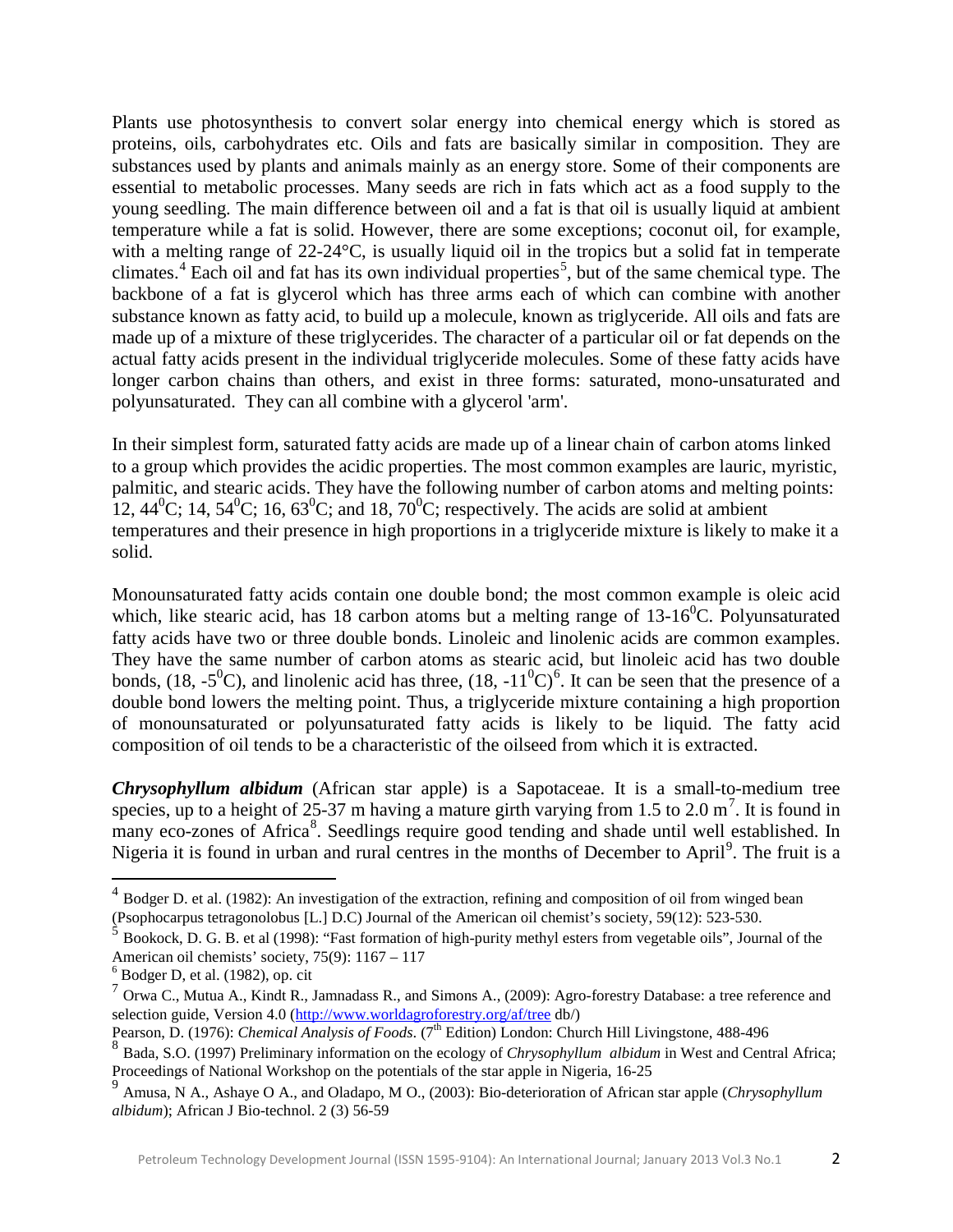large berry whose pulp is said to be rich in iron and vitamin  $C^{10}$  $C^{10}$  $C^{10}$ , and also unsaturated fatty acids<sup>[11](#page-2-1)</sup>. 'It is almost spherical, slightly pointed at the tip, about 3.2 cm in diameter, greenish-grey when immature, turning orange-red, yellow-brown or yellow, sometimes with speckles, 5 celled, with 5 brown seeds in yellowish, pleasantly acid pulp. Seeds 1-1.5 x 2 cm, beanlike, shiny when ripe, compressed, with one sharp edge and a star-shaped arrangement in the fruit. The generic name is based on Greek words for 'gold' and 'leaf' and refers to the leaves of some species that are often covered with golden hairs underneath<sup>, [12](#page-2-2)</sup>. It contains 4 to 5 flattened seeds or sometimes fewer due to seed abortion.

The seeds are usually discarded after the endocarp has been consumed. Some earlier studies showed that the seeds were not particularly rich in lipids, just 16.6%, with unsaturated fatty acids accounting for 74% of the oil extracted from the seeds<sup>13</sup>. However, Essien et al.<sup>[14](#page-2-4)</sup> reported that the lipid content was 3.2% and the unsaturated fatty acid content was 68% (oleic, 29.6%; linoleic, 38.4%).

*Luffa cylindrica* is a Curcurbitaceae, a sub-tropical plant, which requires warm summer temperatures and long frost-free growing season when grown in temperate regions. It is popular in [Asia](http://en.wikipedia.org/wiki/Asia) and [Africa](http://en.wikipedia.org/wiki/Africa)<sup>[15](#page-2-5)</sup>. In Nigeria, *Luffa cylindrica* plant grows in the wild and on abandoned building structures and fenced walls in towns and villages<sup>[16](#page-2-6)</sup>. Indo-Burma is reported to be the centre of diversity for the sponge gourd. The main commercial production countries are China, Korea, India, Japan and Central America<sup>[17](#page-2-7)</sup>. It is an annual climber which produces smooth and cylindrically-shaped fruits containing fibrous vascular system and seeds. Two species, *Luffa cylindrica* (L.) Roem syn *L. aegyptiaca* Mill, commonly called sponge gourd, loofa, vegetable sponge, bath sponge or dish cloth gourd, and ribbed or ridge gourd [*L. acutangula* (L.) Roxb] are domesticated $18$ .

The fruits are harvested before maturity, and eaten as a [vegetable.](http://en.wikipedia.org/wiki/Vegetable) The ripe dried fruit is also the source of the luffa or plant [sponge.](http://en.wikipedia.org/wiki/Sponge_%28material%29) The sponge contains at least 30 seeds; some may produce more. The fibres contain 60% cellulose, 30% hemicelluloses and 10% lignin<sup>[19](#page-2-9)</sup>. A lot of studies

l

<span id="page-2-1"></span><span id="page-2-0"></span><sup>&</sup>lt;sup>10</sup> Asenjo CF (1946): The high ascorbic acid content of the West Indian Cherry. Science 103: 219.<br><sup>11</sup> Essien, E.U., Esenowo, G.J. & Akpanabiatu, M.I. (1995): Lipid composition of lesser known tropical seeds, Plant Foods Hum. Nutr, 48, 135-140.<br><sup>12</sup> Dr. A. I. Aigbodion, Director, Rubber Research Institute of Nigeria – His comment on this paper as assessor of

<span id="page-2-2"></span>the paper.

<span id="page-2-3"></span><sup>&</sup>lt;sup>13</sup> Ajewole, K. & Adeyeye, A. (1991): Seed oil of white star apple (*Chrysophyllum albidum*) - Physicochemical characteristics and fatty acid composition, J. Sci. Food Agric., 54, 313-315.

<span id="page-2-6"></span>

<span id="page-2-5"></span><span id="page-2-4"></span><sup>&</sup>lt;sup>14</sup> Op. Cit.<br><sup>15</sup> Iqbal M., (1993): International trade in non-wood forest products: an overview, Rome FAO.<br><sup>16</sup> Ndukwe, G. I., Amupitan, J. O. and Badmus, N. K., (2001): Preliminary investigation on the antibiotic and f <sup>17</sup> Bal K J., Hari B K C., Radha K., Ghale G M., Bhuwon R S., and Madhusudan P U., (2004): Descriptors for sponge guord (*Luffa cylindrical* (*L*) *Roem*.), NARC, LIBIRD & IPGRI

<span id="page-2-7"></span>

<span id="page-2-8"></span><sup>&</sup>lt;sup>18</sup> Oboh I. O. and Aluyor E. O., (2009): *Luffa cylindrica* - an emerging cash crop Review African Journal of Agricultural Research Vol. 4 (8), pp. 684-688, August Available online at<http://www.academicjournals.org/AJAR> ISSN 1991-637X © 2009 Academic Journals

<span id="page-2-9"></span><sup>&</sup>lt;sup>19</sup> Mazali I O and Alves O L (2005): Morphosynthesis: high fidelity inorganic replica of the fibrous network of loofa sponge (*Luffacylindrica*);Anais da Academia Brasileira de Ciências, Vol. 77, No. 1, 25-31.; Oboh I O (2011): Evaluation of *Luffacylindrica* as a biosorbent in heavy metal sorption from aqueous solutions; Ph.D Chemical Engineering Thesis, University of Benin, Benin City, Nigeria.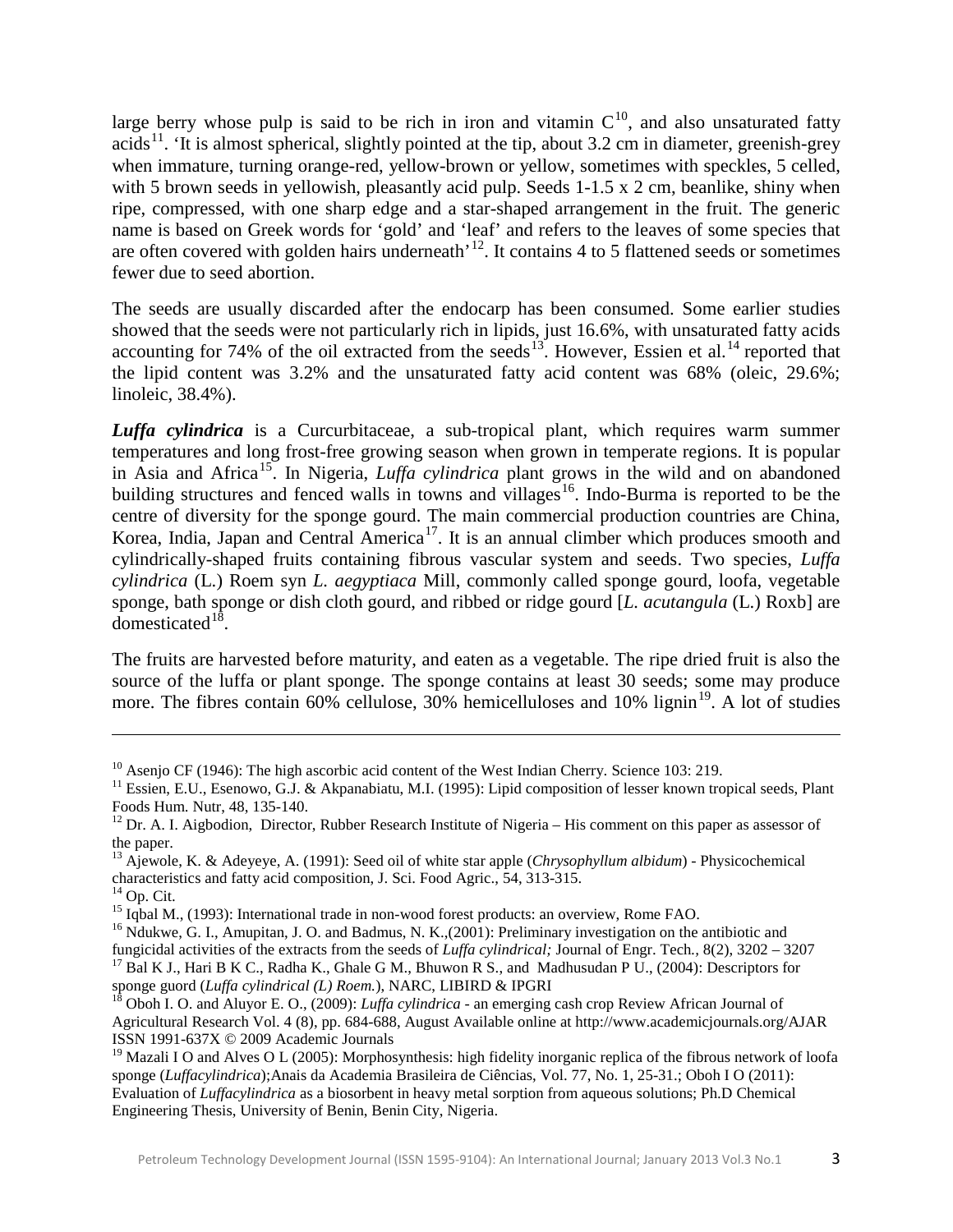have been done on the luffa sponge, but very little on the seeds which are usually discarded. For example, the sponge can be used as bathroom sponge, as a component of shock absorbers, sound proof linings, inner cloth of bonnets, filters in factories and as a part of soles of shoes. <sup>[20](#page-3-0)</sup> In Accordingly, the objectives of the present studies are to extract the oils from the seeds and characterize them. Nigeria, *Luffa cylindrica* plant grows in the wild and on abandoned building structures and fenced walls in towns and villages. The sponge in the whole fruit holds the seeds, as many as 25 – 30 together. The young fruit is used as a cooked vegetable although some Gardeners grow *Luffa cylindrica* for the fibrous interior only. The fibrous netting is an excellent sponge but there are also industrial applications such as water–filters. The leaves are used for the treatment of diseases like anaemia. A tea of the leaves is used as a diuretic while juice of the fruit is used against internal hemorrhage. The seeds have laxative properties. The sponge is used in the rural areas of Nigeria for washing and scrubbing of household utensils while the seeds are discarded.

### **Materials and Methods**

*Chrysophyllum albidum (CA)* seeds were obtained from the fruits bought from Uselu Market in Egor Local Government Area of Edo State. *Luffa cylindrica (LC)* seeds were extracted from the fruits collected from a bush in Ekosodin Village in Ovia North-East Local Government Area, also in Edo State. The seeds were separated manually from the fruits, and dried for 5 days in the sun at ambient temperature for easy removal of the shells from the seeds. After the shells were removed from the seeds, they were further dried in the oven for 180 minutes at  $60^{\circ}$  C to reduce the moisture content, before grinding to increase the surface area for oilextraction.

**Oil extraction:** The resulting flour from each of the two types of seeds was subjected to solvent extraction in a soxhlet extractor with n- hexane *(boiling point range:*  $55^{\circ}C \cdot 65^{\circ}C$ ). Subsequently, the oils were purified prior to physic-chemical analyses, by degumming to remove phosphatides that would make the oil turbid, during storage, and promote the accumulation of water (MITTELBACH*,* 2005). In addition, the degummed oils were de-acidified and neutralized.

### *Degumming*

Water was added to the oil at 60-90°C to dissolve the phosphatides in the oil. The mixture was allowed to settle. Thereafter, the oil was separated from the water phase in a centrifuge.

### *De-acidification*

ı

The free fatty acids FFA's were saponified with 1 M sodium hydroxide solution and the resulting soap, was separated from the oil.

### **Characterization of the oil**

The physico-chemical properties, of the oils, such as the saponification value, iodine value, acid value, viscosity, peroxide value and refractive index were determined by standard methods<sup>[21](#page-3-1)</sup>. The same procedure was repeated for *Luffa cylindrica.*

<span id="page-3-0"></span><sup>&</sup>lt;sup>20</sup> Bodger D. et al. (1982), Op. Cit.; Mazali I O and Alves O L (2005), Op Cit.; Lee S and Yoo J G (2006): Method for preparing transformed *Luffa cylindrical* Roem. World Intellectual Property Organization (WO/2006/019205)

<span id="page-3-1"></span><sup>&</sup>lt;sup>21</sup> Pearson, 1976, Op. Cit; AOAC, (1990): Official Methods of Analysis, Method 945.16; 15<sup>th</sup> Edition, Association of Official Analytical Chemists, Washington DC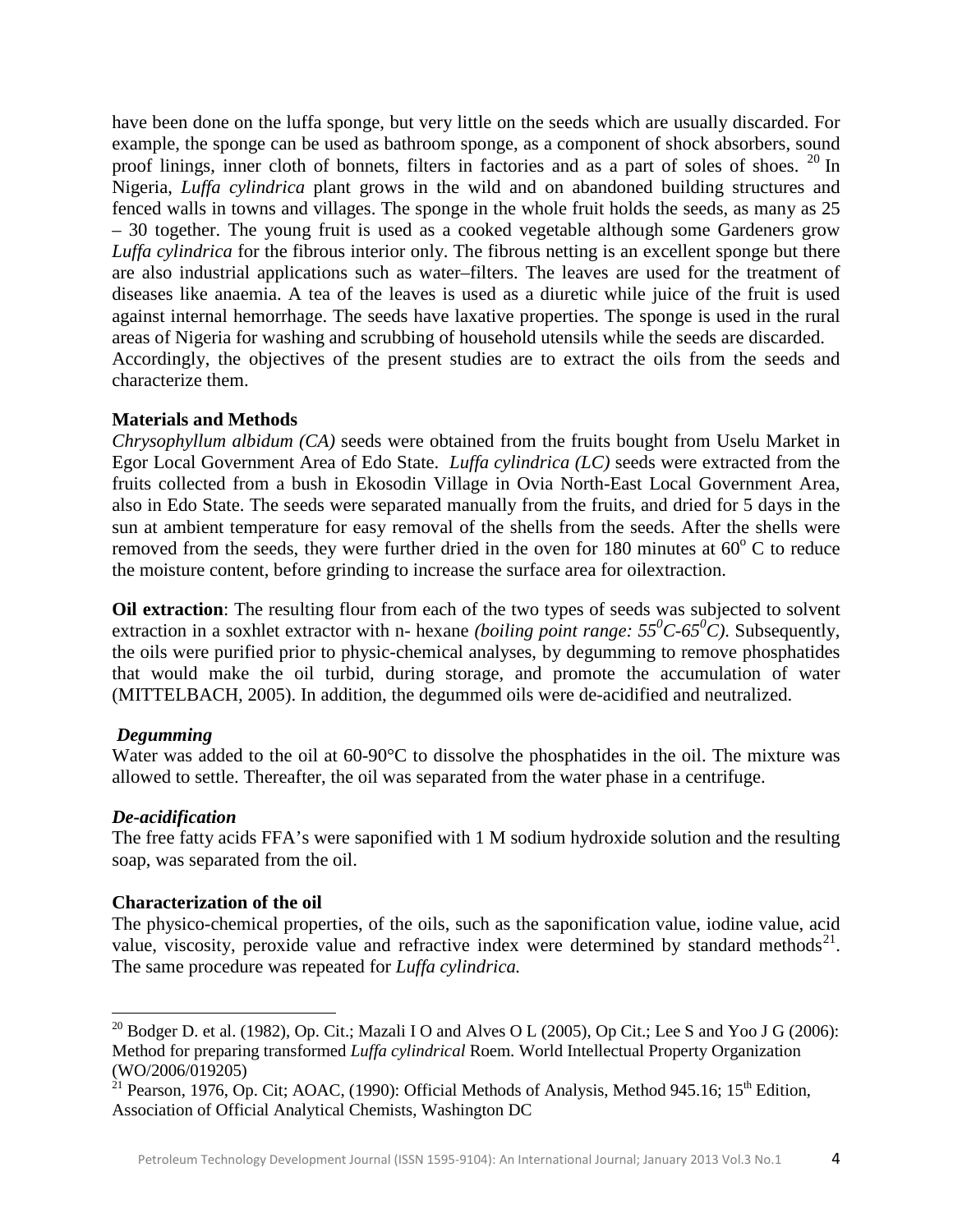#### **Results and Discussion**

The analyses revealed the following results presented in Table 1

| Property                             | CA    | $CA^*$ | LC          | $LC^*$       |
|--------------------------------------|-------|--------|-------------|--------------|
| Oil content $(\%)$                   | 21.57 |        | 14.08       |              |
| Specific gravity $@29^0C$            | 0.886 | 0.906  | 0.896       | 0.926        |
| Saponification value(mg $KOH/g$ oil) | 193.7 | 195.0  |             | 148.50 149.0 |
| Viscosity @ $32^0C(P)$               | 1.077 |        | 1.079 1.045 | 1.045        |
|                                      |       |        |             |              |
| Acid value(mgKOH/g)                  | 2.87  | 3.97   | 3.72        | 3.82         |
|                                      |       |        |             |              |
| Peroxide value( $\text{meq/kg}$ )    | 1.96  |        | 5.43        |              |
| Iodine value $(mg/g)$                | 33.18 |        | 82.56       |              |
|                                      |       |        |             |              |
|                                      |       |        |             |              |
| Free fatty acid FFA (%)              | 1.79  | 2.09   | 2.18        | 2.52         |
| Refractive Index                     | 1.396 |        | 1.474       |              |
|                                      |       |        |             |              |

**Table 1: Properties of** *Chrysophyllum albidum CA & Luffa cylindrica**LC* **seed oils.**

## *\*Crude seed oil*

A sample from each of the purified oils was used to produce bio-diesel via alkali-catalyzed transesterification, to test its suitability as feed-stock for bio-diesel production<sup>22</sup>.

#### **Discussion**

ı

Oil yields of *Chrysophyllum albidum (CA)* and *Luffa cylindrica (LC)* seeds were 21.57% and 14.08% respectively; their specific gravity was 0.886 and 0.896 respectively, close to the standard range of 0.87–0.90 for biodiesel.<sup>[23](#page-4-1)</sup>

The saponification value is inversely proportional to the molecular weight of the oil; the higher the value the lower the molecular weight. Thus *CA* oil has a lower molecular weight than *LC* oil. CA oil has a high potential for liquid soap and shampoo industry.<sup>[24](#page-4-2)</sup> Saponification value148.5 mgKOH/g is more than twice the value,65.92 mgKOH/g, reported for *LC* oil in Ibeto et al. [25](#page-4-3)

<span id="page-4-0"></span><sup>&</sup>lt;sup>22</sup> Audu T.O.K. (2012): Development of a viable technology for the production of bio-diesel from oils of non-edible seeds. PTDF Professorial Chair Lecture Series, University of Benin, April 5,62 pages.

<span id="page-4-1"></span> $^{23}$  Ejikeme, P M., Egbonu, C. A. C., Anyaogu, I. D. and Eze, V. C., (2008): Fatty acid methy esters of melon seed oil: characterization for potential diesel fuel application, Chemical Society of Nigeria, Enugu Chapter, Coal City

<span id="page-4-2"></span><sup>&</sup>lt;sup>24</sup> Akbar E, Yaakub Z, Kamarudin SK, Ismail M, Salimon J., (2009): Characteristics and composition of *Jatropha curcas* oil seed from Malaysia and its potential as biodiesel Feedstock. European J. Scientific Res., 29(3): 396-403. <sup>25</sup> Ibeto, C N., Okoye, C O B. and Ofoefule, A U., (2012): Comparative Study of the Physicochemical

<span id="page-4-3"></span>Characterization of Some Oils as Potential Feedstock for Biodiesel Production ISRN Renewable Energy Volume 2012 (2012), Article ID 621518, 5 pages doi:10.5402/2012/621518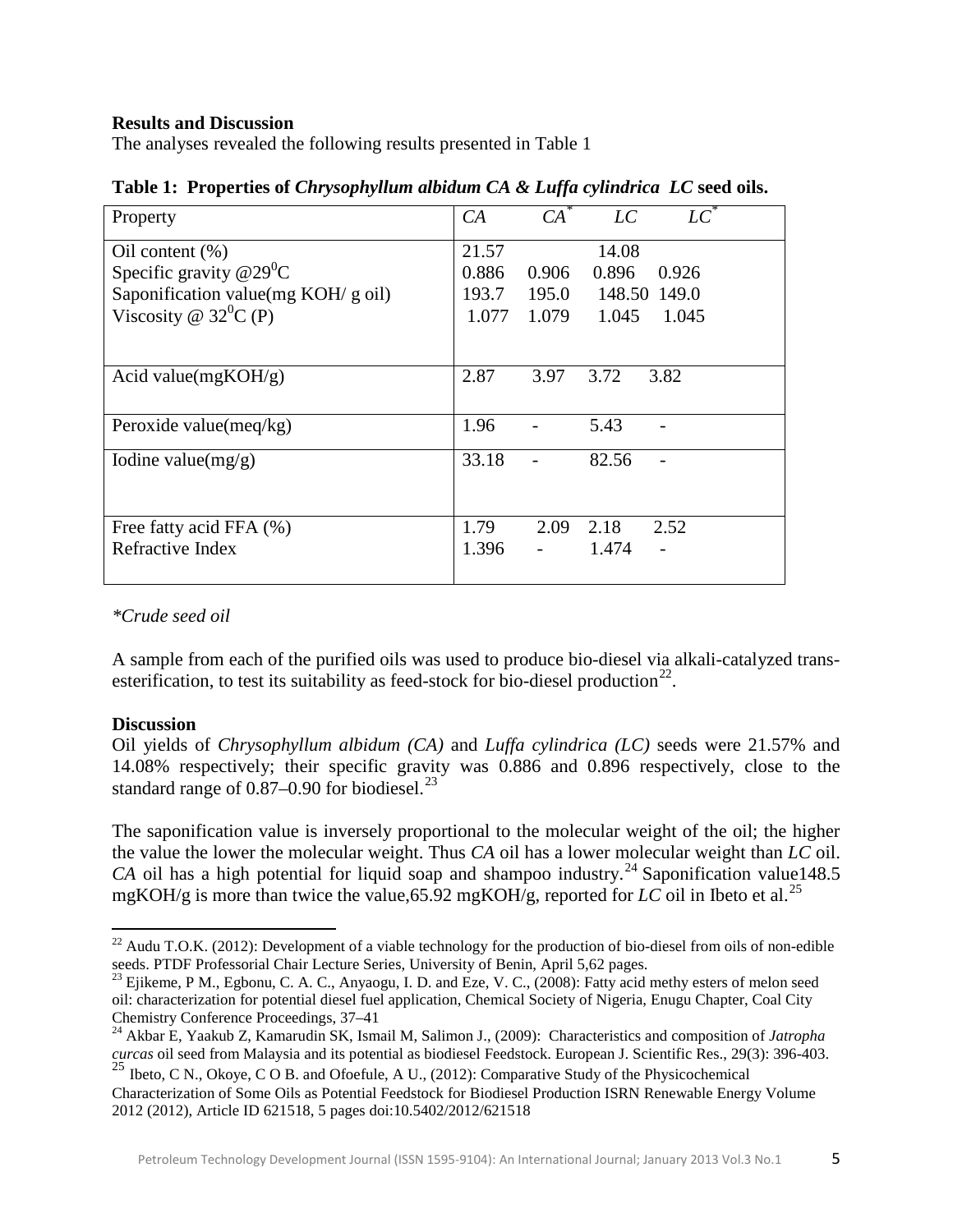With acid values in the range 2.87 to 3.72mgKOH/g, the oils will not be as corrosive as paw-paw and orange seed oils which have acid values of 47.12 and 51.4,mgKOH/g, respectively, reported by Okoye et al.[26](#page-5-0) The *CA*and *LC* oils may even be edible because the values are less than 10. Both oils can also be trans-esterified to biodiesel by the acid catalyzed system because of the relatively low values of the acid value.They can also be used in the paint industry (Pearson, 1976).

The peroxide values were low, 1.96meq/kg and 5.3meq/kg, respectively. These values suggest that the oils are stable and may not readily become rancid during storage.

The iodine value is a measure of the unsaturation of fats and oils; therefore, the values:  $33.18gI_2/100g$  oil and  $82.56gI_2/100g$  oil, do not suggest high unsaturation. Oils with values less than  $112gI_2/100 g$  oil may find use in the confectionery and biofuels industries. Oilshaving high unsaturation of fatty acids, when heated are prone to polymerization of the glycerides, causing formation of deposits, and thereby compromising oxidative stability. $27$ 

With an iodine value of 82.56gI<sub>2</sub>/100g, the oil from *Luffa cylindrical* seed is non-drying; it can therefore be used in the paint industry.<sup>[28](#page-5-2)</sup> The iodine value according to EN 14214 (European committee for standardization) should be less than  $120g I_2/100g$  sample for the seed oil to be suitable as feed-stock for biodiesel production. Thus with an iodine value of 82.56g iodine/100g sample *Luffa cylindrica* seed oil may be a possible candidate for biodiesel feed-stock.

The refractive index for the two oils: 1.396 and 1.474: are within values reported by some researchers for soybean and corn.<sup>[29](#page-5-3)</sup> The higher values of the properties obtained for the crude oils reveal the necessity to purify the oils.

The flash points and kinematic viscosities of the produced bio-diesel were determined to confirm, the suitability of the oils as feed-stocks for the bio-diesel process. The flash point, which correlates the ignitability of a fuel, is the lowest temperature at which the vapor of a combustible liquid (fuel) can be made to ignite (flash) momentarily in air on application of an ignition source; while kinematic viscosity is the resistance of a fluid to flow under gravity. Viscosity is important in determining optimum handling, storage, and operational conditions. Fuels need to have suitable flow characteristics to ensure that an adequate supply reaches injectors at different operating temperatures.

l

<span id="page-5-0"></span><sup>&</sup>lt;sup>26</sup> Okoye C O B and Ibeto C N (2010): Analysis of different brands of fruit juice with emphasis on their sugar and trace metal content, Bioresearch 7, 493-495

<span id="page-5-1"></span><sup>&</sup>lt;sup>27</sup> Mittelbach M, (1996): Diesel fuel derived from vegetable oils. 6. Specification and quality control of biodiesel, Bioresource Technol. 56, 7-11

<span id="page-5-2"></span><sup>28</sup>Dosumu O. O., (2005): Thermal response and frying performance of *Thevetiaperuviana* seed oil; Nigerian Journal of Science, 39, 81-85

<span id="page-5-3"></span><sup>&</sup>lt;sup>29</sup> Sodeke V A (2005): Extraction of oil from water melon seed and analysis; Quarterly Res. Service, 25-30